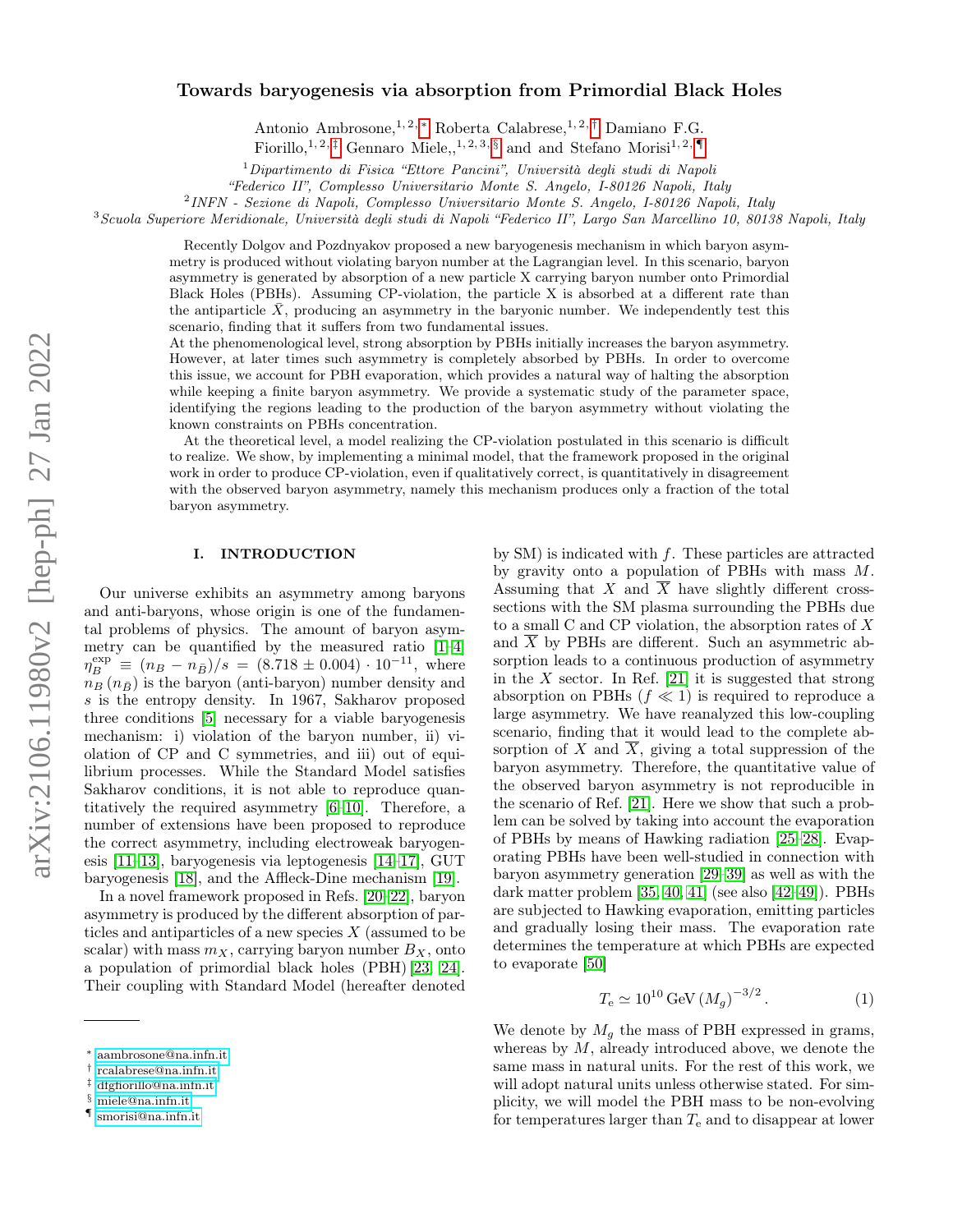<span id="page-1-2"></span>temperatures. The same approximation is also adopted in Ref. [\[31\]](#page-7-10). For PBH masses lighter than  $10^9$  g, which is the range of interest for us, PBHs completely evaporate before the Big Bang Nucleosynthesis. The finite lifetime of PBHs due to evaporation provides a natural way of stopping the absorption before the species is completely depleted, thereby maintaining the asymmetry produced. A connected problem is that the remnant X particles, being very massive, might dominate over radiation. In the mechanism we propose here, this problem is solved by allowing the  $X$  species to decay into baryons, accordingly transferring the asymmetry from the  $X$  sector to the baryonic one. We show that this phenomenological mechanism can produce a non-vanishing baryon asymmetry by explicitly solving the cosmological transport equations. Therefore, by accounting for PBH evaporation, we are able to avoid the issue of the complete absorption of the species.

However, we find a more serious issue in the possibility of realizing this scenario in a complete model. Indeed, the feasibility of the model is based on the phenomenological parameterization of the CP violation efficiency in the cross-sections of  $X$  and  $X$  proposed in Refs. [\[21,](#page-6-15) [22\]](#page-6-12). However, no quantitative model is provided which supports such a phenomenological parameterization. Here we show that the construction of such a model is far from trivial. We provide an explicit minimal model able to produce a non-vanishing baryon asymmetry. In doing so, we perform the first calculation in the literature, to our knowledge, of the CP violation in the scattering cross-sections of a particle and antiparticle. We find that the constraints imposed by the model are too stringent to account for the whole of the observed baryon asymmetry. Therefore, a theoretical model supporting this scenario as a feasible one for baryogenesis remains to be constructed, possibly by relieving some of the assumptions in the minimal model presented here.

We structure the discussion by first providing a phenomenological overview of the mechanism in Sec. [II,](#page-1-0) where we estimate the parameters and obtain the equations for the cosmological evolution of the baryon asymmetry. In Sec. [IV](#page-4-0) we solve these phenomenological equations and identify regions of the parameter space leading to the correct baryon asymmetry. In Sec. [III](#page-2-0) we present a minimal model exhibiting a CP-violation in the crosssections for  $X$  and  $\overline{X}$  scattering, and we show that this CP-violation is less efficient than the phenomenological parameterization adopted in Refs. [\[21,](#page-6-15) [22\]](#page-6-12) and in the previous sections. We draw our conclusions in Sec. [V.](#page-5-0)

### <span id="page-1-0"></span>II. THE MECHANISM

The X and  $\overline{X}$  species evolve according to the interplay between different processes: the absorption by the cosmological distribution of PBHs with number density  $n_{\text{PBH}}$ , the interaction with the relativistic plasma, and the decay via a process  $X \to b + SM$ , where b is a SM particle with baryon number. We discuss these terms in turn.

#### A. Absorption rate due to PBHs

In Ref.  $[21]$  the rate of infalling X particles per unit time is estimated as

<span id="page-1-1"></span>
$$
\frac{dN_X}{dt} = \frac{4\pi M m_X n_X}{n_0 g \sigma_X T M_{\text{Pl}}^2},\tag{2}
$$

where  $M_{\text{Pl}}$  is the Planck mass,  $g \simeq 100$  is the number of relativistic interacting species in the plasma surrounding the PBH,  $\sigma_X$  is the cross-section for scattering of X particles with the SM,  $n_0$  is the number density of each species in the plasma, T is its temperature, and  $n<sub>X</sub>$  is the number density of  $X$  particles. An equivalent expression can be obtained for  $\overline{X}$ . For the cross-section  $\sigma_X$  we assume the unitarity bound  $\sigma_X = f^4/m_X^2$ . The cross-sections  $\sigma_X$  and  $\sigma_{\overline{X}}$  are slightly different due to CP violation. In this section and in Sec. [IV](#page-4-0) we write the relative deviation in the cross-sections, which we will refer to as CP-violation efficiency, as

$$
\sigma_X - \sigma_{\overline{X}} \simeq \varepsilon \left(\frac{m_X}{T}\right) f^2 \sigma_X. \tag{3}
$$

The functional form  $\varepsilon(T)$  depends on the diagrams con-tributing to the asymmetry. In Refs. [\[21,](#page-6-15) [22\]](#page-6-12)  $\varepsilon \left(\frac{m_X}{T}\right)$  is taken to be 1. In Sec. [III](#page-2-0) we will derive, in the context of a specific field theoretical model, a different form for  $\varepsilon\left(\frac{m_X}{T}\right)$  which is therefore theoretically motivated. With this choice, we will show that the feasibility of the mechanism may be spoiled in the context of a full model.

The absorption rate is determined by Eq. [\(2\)](#page-1-1) and is given by

$$
\left(\frac{dn_X}{dt}\right)_{\text{abs}} = -\frac{4\pi m_X^3 \beta T_{\text{form}}}{gf^4 T M_{\text{Pl}}^2} n_X \tag{4}
$$

where  $\beta = \rho_{\text{PBH}}(T_{\text{form}})/\rho_{\gamma}(T_{\text{form}})$  denotes the ratio between the density of PBH and the density of radiation at their formation at a temperature  $T_{\text{form}} \simeq 3$ .  $10^{15} \text{ GeV}(M_g)^{-1/2}$  [\[51\]](#page-7-11).

The interaction with the plasma via the annihilation and creation processes  $X\overline{X}$   $\rightleftharpoons$  SM maintains thermal equilibrium before the species becomes non-relativistic. We assume that the coupling for this interaction is the same coupling  $f$  as for the collision cross-section, as can be expected because of crossing symmetry. After the species becomes non-relativistic, the interaction rate rapidly drops and X undergoes freeze-out, as we will verify explicitly in the solutions shown below. The rate of interaction with the plasma is

$$
\left(\frac{dn_X}{dt}\right)_{\text{int}} - \frac{f^4}{m_X^2} (n_X n_{\overline{X}} - n_{\text{th}}^2),\tag{5}
$$

where  $n_{\text{th}}$  is the number density at thermal equilibrium.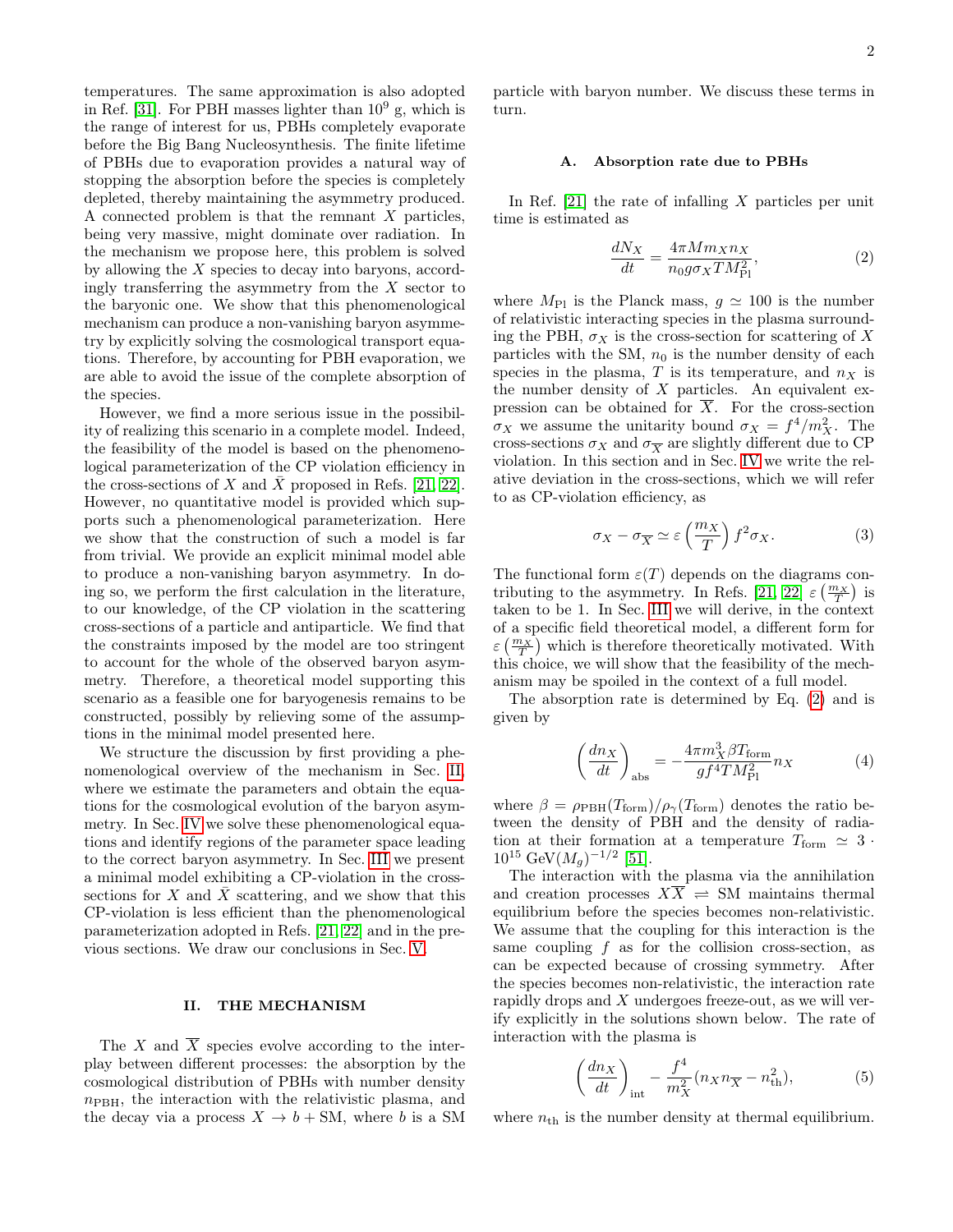<span id="page-2-1"></span>The order of magnitude of the decay rate is  $\Gamma = h^2 m_X$ where  $h$  is the coupling of the  $X$  decay process. We assume here that  $X$  decays into much lighter particles, so that phase space factors are negligible. Furthermore, we assume that particles are at rest, since absorption becomes relevant for non-relativistic particles, and we solve the equations only in this regime. Then we have

$$
\left(\frac{dn_X}{dt}\right)_{\text{dec}} = -h^2 m_X n_X. \tag{6}
$$

# B. Evolution equation

Collecting the interaction, absorption, and decay terms, we obtain the evolution equations as

$$
\frac{dN}{dx} = -\frac{\lambda}{x^2} (N^2 - Y_{\text{th}}^2) - \alpha x^2 N - \mu x N, \tag{7}
$$

$$
\frac{dA}{dx} = \alpha x^2 (\varepsilon(x) f^2 N - A) - \mu x A, \tag{8}
$$

where we have introduced the yields  $N \equiv (n_X + n_{\overline{X}})/2s$ ,  $A \equiv (n_X - n_{\overline{X}})/s$  and  $x \equiv m_X/T$ . Furthermore, we introduce the dimensionless parameters

$$
\lambda = \sqrt{\frac{\pi}{45}} \frac{f^4 \sqrt{g_*} M_{\text{Pl}}}{m_X},
$$
  
\n
$$
\alpha = \frac{\pi^{7/2}}{\sqrt{5} \zeta(3)} \frac{\beta T_{\text{form}}}{g f^4 \sqrt{g_*} M_{\text{Pl}}},
$$
  
\n
$$
\mu = \sqrt{\frac{45}{4\pi^3}} \frac{h^2 M_{\text{Pl}}}{\sqrt{g_*} m_X},
$$
\n(9)

and  $Y_{\text{th}}$  is the equilibrium yield for the species X. The quantity  $g_* \simeq 100$  is the number of relativistic d.o.f. appearing in the entropy density.

#### C. Baryon asymmetry

Assuming that the only source of asymmetry is the decay of the  $X$  particles we have

$$
\frac{d\eta_B^{\text{th}}}{dx} = \mu x A. \tag{10}
$$

# D. Constraints

The mechanism is characterized by the following free parameters: the PBH mass  $M$ ; the mass of  $X$  particle,  $m_X$ ; the two couplings f and h; the fraction of PBHs at their formation  $\beta$ .

The solutions obtained within this scenario are acceptable only if a number of physical constraints are verified: i) β must be smaller than the known constraints, which are conveniently summarized in Ref. [\[52\]](#page-7-12) assuming a lighter dark matter candidate;  $ii$  the entropy generated in the decay of the X particles should not be as large as to dilute too much the generated asymmetry; *iii*) the whole process must take place much before Big Bang Nucleosynthesis;  $iv) X$  decays after PBHs have evaporated, so that the asymmetry in the  $X$  sector has reached its largest possible value;  $v$ ) the annihilation process  $X\overline{X} \rightarrow SM$  induced by the coupling  $h$  is negligible compared with the annihilation induced by the coupling  $f$ ;  $vi)$  we determine the ratio between PBHs and radiation energy density at PBH evaporation as  $\rho_{\text{PBH}}/\rho_{\text{rad}} \simeq \beta T_{\text{form}}/T_{\text{e}}$ , and we verify that it is smaller than 1: this guarantees that the evolution proceeds under conditions of radiation domination; vii) we determine the accretion rate of mass from each PBH ac-cording to Eq. [2](#page-1-1) at  $T_e$ , and we require that it is smaller than the evaporation rate, namely

$$
R_{\rm ae} = \left(\frac{dM}{dt}\right)_{\rm acc} / \left(\frac{dM}{dt}\right)_{\rm eva} < 0.1, \tag{11}
$$

where  $\left(\frac{dM}{dt}\right)_{\text{acc}} = m_X \frac{dN_X}{dt}$ . PBH evaporation would otherwise be delayed by the larger accretion rate until all the species had been completely absorbed.

## <span id="page-2-0"></span>III. AN EXPLICIT MODEL REALIZATION OF CP VIOLATION

In the previous section we have outlined the mechanism in general. The one thing that remains to be specified is the form of the CP violation efficiency  $\varepsilon(x)$ . This must come from an analysis of the diagrams contributing to the CP violation, and may only be determined exactly in the context of a specific model. We remind the reader that Refs.. [\[21,](#page-6-15) [22\]](#page-6-12) estimate this quantity to be equal to 1. In this section, we propose a concrete model leading to a non-vanishing CP violation, and we estimate  $\varepsilon(x)$ within this model.

We introduce as additional species to the Standard Model heavy fermion particles  $X$ ,  $Y$ , and  $b$ , and two heavy scalar mediators  $\phi$  and  $\psi$ , and we assume they couple to the Standard Model species  $a$  and  $c$  (which may be quarks, as a reference example) with the Lagrangian

$$
\mathcal{L}_{int} = -g_{\bar{a}X}\bar{\phi}\bar{a}X - g_{\bar{c}X}\bar{\phi}\bar{c}X
$$
 (12)  

$$
-g_{\bar{b}Y}\bar{\phi}\bar{b}Y - g_{\bar{Y}X}\psi\bar{Y}X - g_{\bar{b}a}\psi\bar{b}a + h.c.
$$

All couplings are assumed to be complex numbers. The structure of the coupling can be justified if the new particles are charged under an additional conserved (but not necessarily gauged)  $U(1)$ , for example assuming that X and Y have charge  $+1$ ,  $\phi$  has charge  $-1$ , and  $\psi$  is neutral. Notice that this symmetry would also allow the additional interaction terms  $\mathcal{L}'_{int} = -g_{bc}\psi\bar{b}c$ . The effect of this term is not essential to the model, and can be absorbed into a renormalization of the CP-violating efficiency, as we will see below.

Within this model, the cross-sections for scattering  $X\bar{a}\to X\bar{c}$  and  $\bar{X}a\to\bar{X}c$  are different at loop level, because of the interference between the diagrams in Fig. [1.](#page-3-0)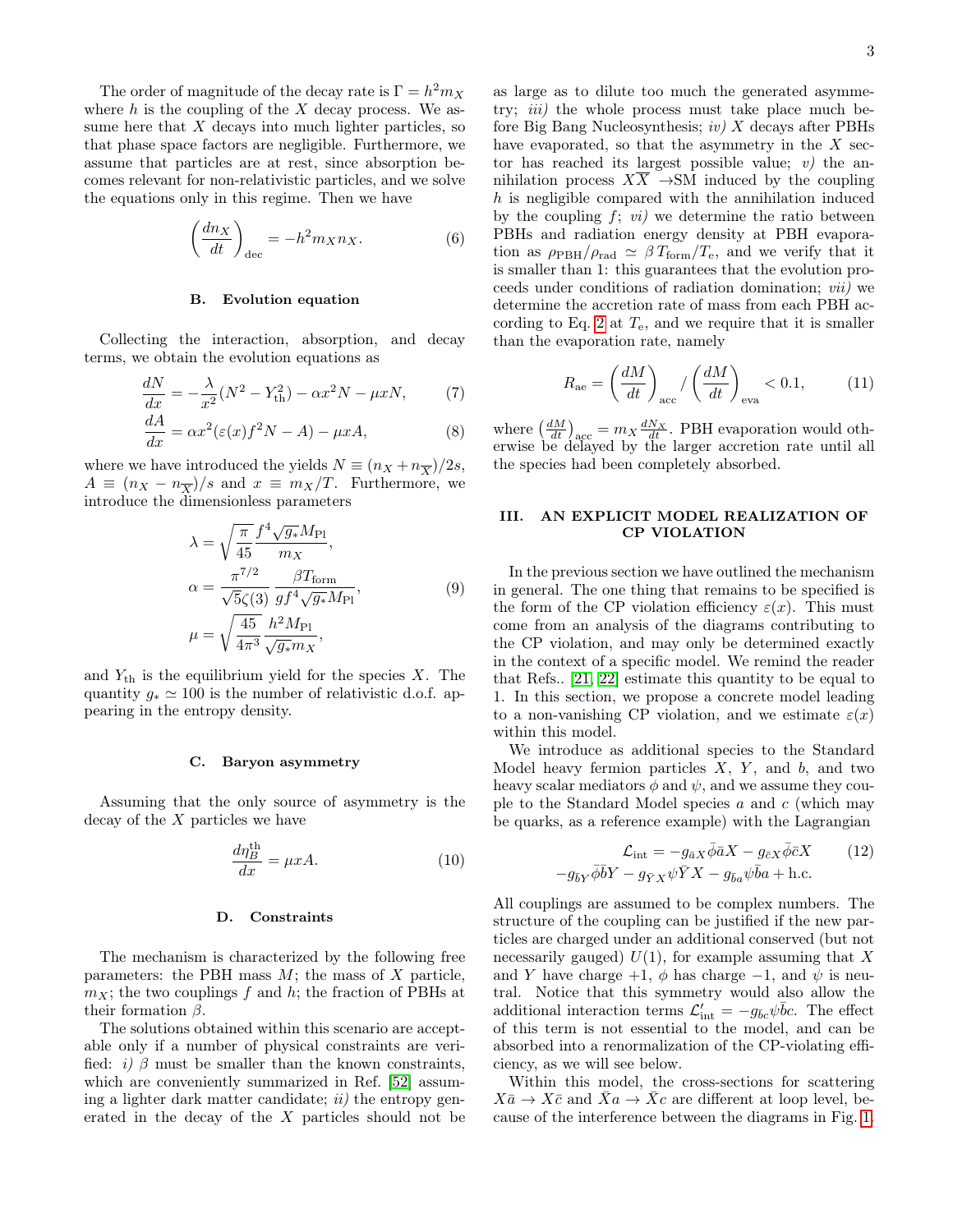<span id="page-3-2"></span><span id="page-3-0"></span>

Figure 1: Feynman diagrams contributing to the scattering  $X\bar{a} \to X\bar{c}$  to one-loop level.

The additional coupling  $g_{\bar{b}c}$  would lead to the appearance of a third diagram with a triangle loop in the final state. Thus, the CP violation would be renormalized by this additional term. Importantly, if the particle  $c$  coincides with the particle a, the contributions from these two diagrams would not add up, as suggested in Ref. [\[22\]](#page-6-12), but rather it would cancel. This is a special case of a general result descending from CPT and Lorentz invariance: the cross-sections for  $X\bar{a} \to X\bar{a}$  and  $\bar{X}a \to \bar{X}a$  are necessarily equal.

The interference between the two diagrams in Fig. [1](#page-3-0) creates a difference  $\delta\sigma=\sigma_{X\bar{a}\to X\bar{c}}-\sigma_{\bar{X}a\to\bar{X}c}$ 

$$
\delta\sigma = -4 \int \frac{d^3 \mathbf{p}'}{(2\pi)^3 2E_{p'}} \frac{d^3 \mathbf{q}'}{(2\pi)^3 2E_{q'}} \frac{1}{4E_p E_q} (2\pi)^4 \qquad (13)
$$
  

$$
\delta^4(p' + q' - p - q) \text{Im} \left( g_{\bar{a}X}^* g_{\bar{Y}X} g_{\bar{b}Y} g_{\bar{b}a}^* \right) \frac{|g_{\bar{c}X}|^2}{(s - m_\phi^2)^2} \text{Re} [\ell],
$$

where  $s$  is the first Mandelstam invariant,  $p, q, p'$ , and  $q'$  are respectively the four-momenta of the incoming X and  $\bar{a}$  particles and of the outgoing X and  $\bar{c}$  particles. For each of these four-momenta, we denote in bold the spatial 3-momentum and by  $E_p$ ,  $E_q$ ,  $E_{p'}$ , and  $E_{q'}$  their energies in the laboratory frame. Finally,  $\ell$  is the loop

integral defined by

$$
\ell = \int \frac{d^4k}{2(2\pi)^4} \text{Tr} \left[ (\rlap{\,/}\psi + m_X)(\rlap{\,/}\psi - m_c) \right] \tag{14}
$$
\n
$$
\frac{\text{Tr}[(\rlap{\,/}\kappa - m_b)(\rlap{\,/}\psi + \rlap{\,/}\psi + m_Y)(\rlap{\,/}\psi + m_X)(\rlap{\,/}\psi - m_a)}{(\kappa^2 - m_b^2)[(\rho + q + k)^2 - m_Y^2][(q + k)^2 - m_\psi^2]},
$$

where by  $m_i$  we denote the mass of the *i*-th particle. We notice that  $\ell$  depends only on the initial four-momenta p and q, and not on the final four-momenta  $p'$  and  $q'^1$  $q'^1$ , so that it can be taken outside of the integral. Therefore, the relative deviation in the cross-section can be expressed to lowest order in the couplings as

$$
\frac{\delta \sigma}{\sigma_{X\bar{a}\to X\bar{c}}} = -4 \frac{\text{Im}\left(g_{\bar{a}X}^* g_{\bar{Y}X} g_{\bar{b}Y} g_{\bar{b}a}^*\right)}{|g_{\bar{a}X}|^2} \qquad (15)
$$
\n
$$
\frac{2\text{Re}[\ell]}{\text{Tr}\left[(\rlap/v+m_X)(\rlap/v-m_c)\right] \text{Tr}\left[(\rlap/v+m_X)(\rlap/v-m_a)\right]}.
$$

The real part of the loop integral can be exactly determined using the Cutkosky rules, under the simplifying assumption that  $m_{\psi} > m_X, m_a$ . We will further simplify

<span id="page-3-1"></span><sup>&</sup>lt;sup>1</sup> The term  $\text{Tr}[(p' + m_X)(q' + m_c)]$  can be rearranged as  $4(m_am_c+p\cdot q+\frac{m_a^2-m_c^2}{2}),$  so it also does not depend on the final-state properties.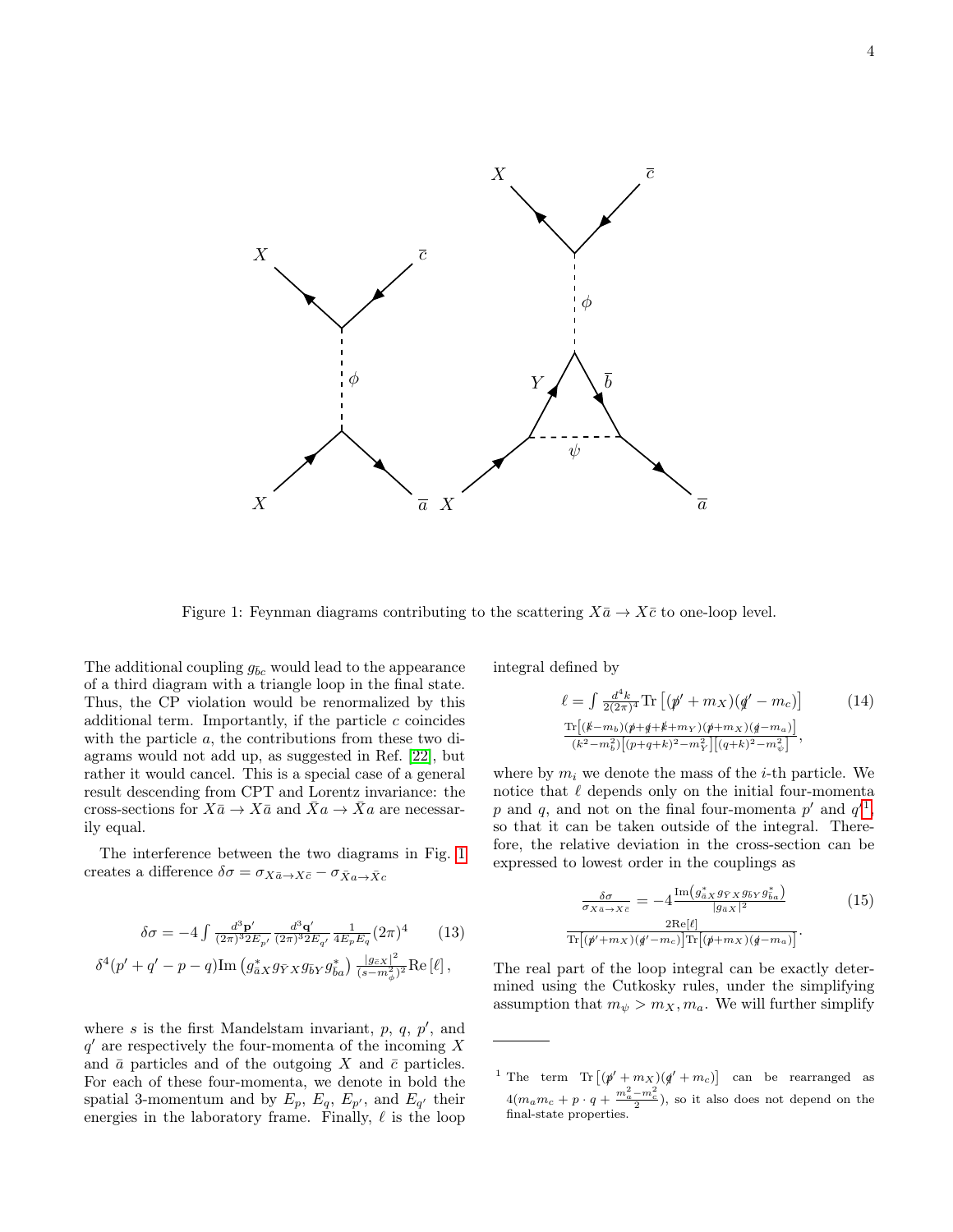<span id="page-4-1"></span>the result by assuming  $m_a$  to be negligible, which is justified since the center-of-mass energies of the collisions in the primordial universe at the temperatures of interest are much higher than the masses of the quarks. The final result is

$$
\frac{\delta \sigma}{\sigma_{X\bar{a}\to X\bar{c}}} = \frac{\text{Im}\left(g_{\bar{a}X}^* g_{\bar{Y}X} g_{\bar{b}Y} g_{\bar{b}a}^*\right)}{|g_{\bar{a}X}|^2} \frac{1}{4\pi s^2 m_{\psi}^2} \qquad (16)
$$

$$
(s - (m_b - m_Y)m_X)(s - (m_b + m_Y)^2)
$$

$$
\sqrt{[s - (m_b + m_Y)^2][s - (m_b - m_Y)^2]},
$$

where s is the Mandelstam invariant of the collision.

At temperatures  $T \ll m_X$ , at which the absorption of particles onto primordial black holes becomes relevant,  $s = m_X^2 + 2 \frac{m_X T}{\sqrt{1 - v^2}} (1 - v \cos \theta)$ , where v is the velocity of X and  $\theta$  is the angle between the directions of X and  $\bar{a}$ . Assuming  $v \ll 1$ , we expect  $s \simeq m_X^2 + 2m_X T$  in order of magnitude. Furthermore, we choose  $m_Y + m_b \simeq m_X$ . The reason for this choice is that, if  $m_b + m_Y < m_X$ , the reactions  $X\bar{a} \to Y\bar{b}$  would maintain chemical equilibrium for the X species even after it becomes non-relativistic. X would therefore rapidly disappear from the plasma because of the inhibition of inverse annihilation. Finally, we choose  $|m_b - m_Y| \ll T$  and  $m_{\psi} \simeq m_X$ . These choices maximize the asymmetry in the cross-section, which becomes of the order

$$
\frac{\delta\sigma}{\sigma_{X\bar{a}\to X\bar{c}}} \simeq \frac{\operatorname{Im}\left(g_{\bar{a}X}^* g_{\bar{Y}X} g_{\bar{b}Y} g_{\bar{b}a}^*\right)}{|g_{\bar{a}X}|^2} \frac{1}{\sqrt{2}\pi} \left(\frac{T}{m_X}\right)^{3/2}.\tag{17}
$$

This expression contains the final result we aimed to obtain in this section, namely the temperature dependence of the CP violation. Expressed in the notation of Sec. [II,](#page-1-0) we may write within this model

$$
\varepsilon(x) = \frac{1}{\sqrt{2}\pi x^{3/2}}.\tag{18}
$$

Compared with the assumption made in Refs. [\[21,](#page-6-15) [22\]](#page-6-12), namely that  $\varepsilon(x) = 1$ , here we find that accounting for a consistent particle model lowers the CP violation at lower temperatures, due to the factor  $(T/m_X)^{3/2}$ . This effect derives from the Cutkosky rules, which link the violation at loop level with the amplitude for scattering onto the intermediate state  $X\bar{a} \to Y\bar{b}$ : the latter clearly vanishes as  $T \to 0$ . In the next section, we will show the results which are obtained in this mechanism using both choices for  $\varepsilon(x)$ .

### <span id="page-4-0"></span>IV. RESULTS

In this section we show our results for the asymmetry produced. For clarity, we divide our discussion according to the two choices outlined for the CP violation efficiency  $\varepsilon(x)$ : (i) the phenomenological scenario adopted in Refs. [\[21,](#page-6-15) [22\]](#page-6-12), with  $\varepsilon(x) = 1$ ; (ii) the explicit model realization outlined in the previous section, with  $\varepsilon(x) = \frac{1}{\sqrt{2}}$  $\frac{1}{2\pi x^{3/2}}.$ 

## A. Phenomenological scenario

The production of baryon asymmetry in both scenarios can be understood by exhibiting a benchmark solution to the above equations for a specific parameter choice. We show this solution for the phenomenological scenario with  $\varepsilon(x) = 1$  in Fig. [2.](#page-5-1)

The yellow curve, denoting the average yield  $N$  for  $X$ and  $\overline{X}$ , undergoes freeze-out at x close to 10, reaching a constant value determined by the freeze-out process. Before freeze-out, the asymmetry (blue curve) increases and reaches a plateaux value, due to the initial rapid decrease in  $N$ ; this is a first residual component of asymmetry. After freeze-out, N remains approximately constant and undergoes a slow absorption by PBHs leading to a continuous production of asymmetry, represented by the steadily increasing blue curve; this is a second component of asymmetry which starts being produced after freeze-out. We emphasize that, even though the process of freeze-out happens at  $x \sim 10$ , the continuous production of asymmetry dominates over the residual (plateaux) asymmetry only later, at  $x \sim 10^3$ . The increase of the asymmetry can be essentially parameterized as  $A(x) \propto x^3$ . With increasing x, absorption becomes stronger and would eventually deplete all the species  $X$ and the asymmetry produced. However, this situation is avoided because of PBH evaporation, which abruptly stops the absorption process and therefore maintains the produced asymmetry. To highlight this point, we show as a dashed line the solution determined without accounting for PBH evaporation: indeed the dashed curve vanishes for  $x \sim 2 \times 10^6$ . On the other hand, the solid lines remains constant immediately after PBH evaporation, when asymmetry stops being produced. At this stage, the decay into baryons allows us to transfer the asymmetry from the  $X$  sector into the baryonic one, represented by the green curve. The concentration of  $X$  particles, and their asymmetry, completely disappear. The average energy density of X and  $\overline{X}$  is converted into radiation, without significantly heating the primordial plasma.

One point is especially important: in Ref. [\[21\]](#page-6-15) the need for small couplings was emphasized. However, small couplings lead to very large absorption which suppresses the produced asymmetry before PBHs evaporate. Therefore, the opposite requirement must be met in order to produce the necessary asymmetry. Indeed, our benchmark solution leading to the correct asymmetry in this phenomenological scenario requires f of order 0.1.

#### B. Explicit model realization

In the model outlined in Sec. [III,](#page-2-0) the CP violation efficiency progressively decreases with time. Therefore, the growth of the asymmetry with  $x$  is much slower than in the phenomenological scenario. This can be seen in Fig. [3,](#page-5-2) where we show the asymmetry evolution as a function of  $x$  for a benchmark choice of parameters which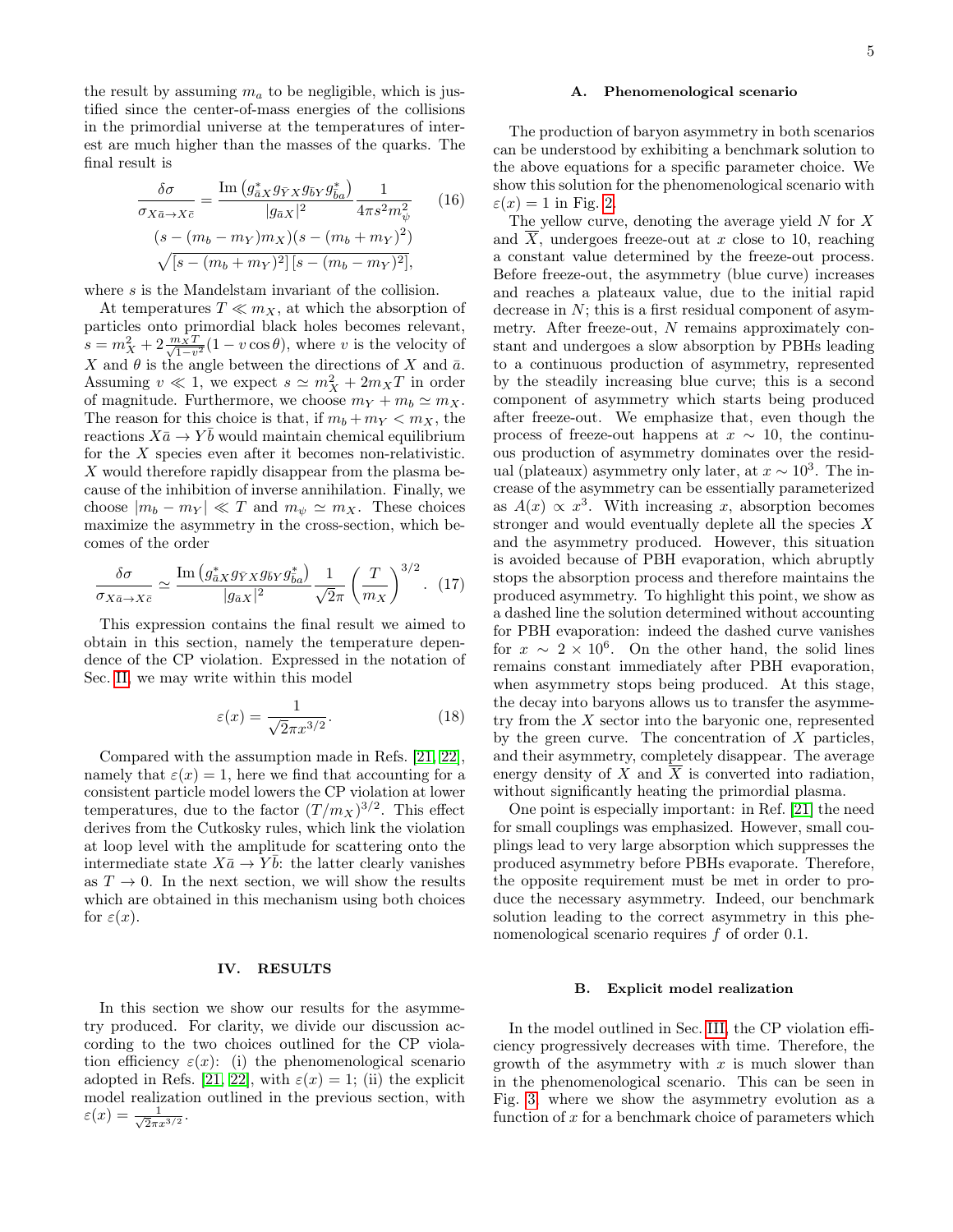<span id="page-5-3"></span><span id="page-5-1"></span>

Figure 2: Evolution of X concentration (yellow), X asymmetry (blue), and baryon asymmetry (green) as a function of x for a benchmark choice of parameters.  $x_e$  is the moment at which PBHs evaporate. The dotted curves represent the solution if PBH evaporation is not taken into account. We assume  $\varepsilon(x) = 1$  as in the phenomenological scenario.

<span id="page-5-2"></span>

Figure 3: Evolution of  $X$  concentration (yellow),  $X$  asymmetry (blue), and baryon asymmetry (green) as a function of x for a benchmark choice of parameters.  $x_e$  is the moment at which PBHs evaporate. We assume  $\varepsilon(x) = \frac{1}{\sqrt{2\pi}}$  $\overline{2}\pi x^{3/2}$ as in the explicit model realization.

maximizes the final asymmetry. In the region of  $x < x_{e}$ , before PBHs evaporate, the asymmetry increases only as  $A(x) \propto x^{3/2}$ , in contrast with the phenomenological case where it grows as  $A(x) \propto x^3$ . For this reason, the final asymmetry produced is significantly lower than what could be attained in the phenomenological scenario. The maximal asymmetry that can be produced consistently with the constraints listed in Sec. [II](#page-1-0) is of the order of  $10^{-13}$ , which is by three orders of magnitude lower than the experimental measurements. We still reach the nontrivial result that this model can produce a baryon asymmetry. However, further study is required to develop a model quantitatively in agreement with the observed baryon asymmetry.

### <span id="page-5-0"></span>V. CONCLUSIONS

The baryogenesis mechanism proposed in Refs. [\[21,](#page-6-15) [22\]](#page-6-12) works through the interplay between different factors: the freeze-out of a heavy species  $X$ , the CP-asymmetric absorption of this species by PBHs, and the subsequent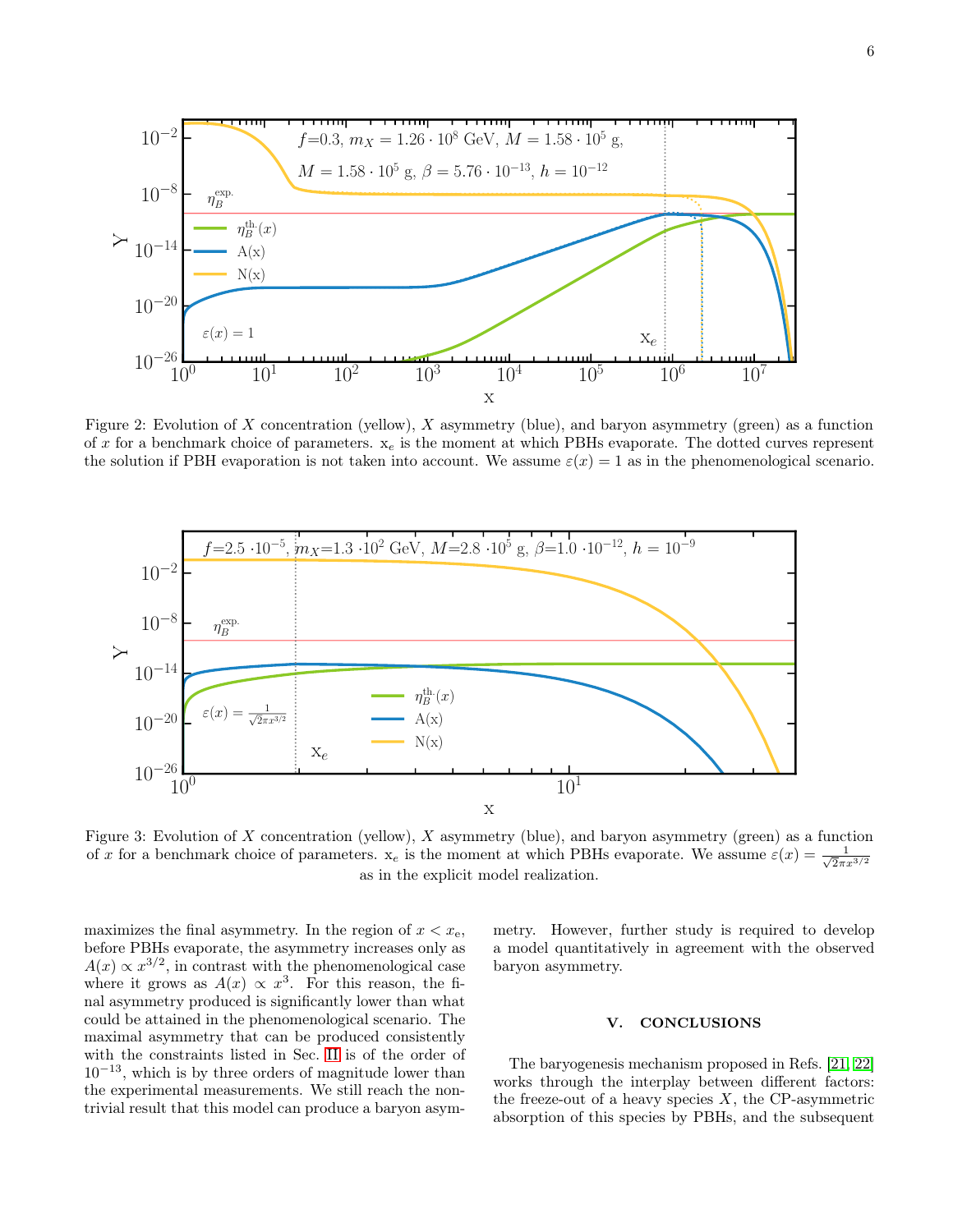<span id="page-6-16"></span>decay of  $X$ , which both transfers the asymmetry to the baryonic sector and avoids the overproduction of nonrelativistic X particles which would otherwise dominate over radiation. Such a mechanism would provide an effectively new scenario for baryogenesis which does not need violation of the baryonic number at a Lagrangian level. We have shown that, even at a phenomenological level, this scenario must be extended to account for PBH evaporation in order to produce the correct asymmetry. PBH evaporation is necessary to halt the absorption of the X particles before they entirely disappear from the plasma, together with the asymmetry.

While this modification allows the mechanism to work at the phenomenological level, we have shown that it is still difficult to realize in an actual model. The scenario works only under the assumption of a CP violation efficiency independent of the temperature of the plasma, as

- <span id="page-6-0"></span>[1] Sacha Davidson, Enrico Nardi, and Yosef Nir. Leptogenesis. Physics Reports, 466(4-5):105–177, Sep 2008. [1](#page-0-5)
- [2] Craig J. Copi, David N. Schramm, and Michael S. Turner. Big bang nucleosynthesis and the baryon density of the universe. Science, 267:192–199, 1995.
- [3] W. Buchmuller, P. Di Bari, and M. Plumacher. Cosmic microwave background, matter - antimatter asymmetry and neutrino masses. Nucl. Phys. B, 643:367–390, 2002. [Erratum: Nucl.Phys.B 793, 362 (2008)].
- <span id="page-6-1"></span>[4] Nabila Aghanim, Yashar Akrami, Mark Ashdown, J Aumont, C Baccigalupi, M Ballardini, AJ Banday, RB Barreiro, N Bartolo, S Basak, et al. Planck 2018 resultsvi. cosmological parameters. Astronomy  $\mathcal C$  Astrophysics, 641:A6, 2020. [1](#page-0-5)
- <span id="page-6-2"></span>[5] Andrei D Sakharov. Violation of cp-invariance, casymmetry, and baryon asymmetry of the universe. In In The Intermissions. . . Collected Works on Research into the Essentials of Theoretical Physics in Russian Federal Nuclear Center, Arzamas-16, pages 84–87. World Scientific, 1998. [1](#page-0-5)
- <span id="page-6-3"></span>[6] A. I. Bochkarev and M. E. Shaposhnikov. Electroweak Production of Baryon Asymmetry and Upper Bounds on the Higgs and Top Masses. Mod. Phys. Lett. A, 2:417, 1987. [1](#page-0-5)
- [7] K. Kajantie, M. Laine, K. Rummukainen, and M. Shaposhnikov. The electroweak phase transition: a non-perturbative analysis. Nuclear Physics B, 466(1- 2):189–258, Apr 1996.
- [8] M. B. Gavela, P. Hernandez, J. Orloff, O. Pene, and C. Quimbay. Standard model CP violation and baryon asymmetry. Part 2: Finite temperature. Nucl. Phys. B, 430:382–426, 1994.
- [9] Patrick Huet and Eric Sather. Electroweak baryogenesis and standard modelcpviolation. Physical Review D, 51(2):379–394, Jan 1995.
- <span id="page-6-4"></span>[10] M.B. Gavela, P. Hernandez, J. Orloff, O. Péne, and C. Quimbay. Standard model cp-violation and baryon asymmetry (ii). finite temperature. Nuclear Physics B, 430(2):382–426, Nov 1994. [1](#page-0-5)
- <span id="page-6-5"></span>[11] Andrew G. Cohen, D. B. Kaplan, and A. E. Nelson. Progress in electroweak baryogenesis. Ann. Rev. Nucl.

suggested in Refs. [\[21,](#page-6-15) [22\]](#page-6-12). However, the minimal model we were able to find leads to a CP violation efficiency progressively decreasing with decreasing temperature. This result seems to derive from the Cutkosky rules alone, and therefore seems to be robust. In this model, baryon asymmetry is indeed produced, but in a quantity which is too small compared with the experimental value. This suggests that a model quantitatively supporting the scenario is difficult to realize.

Acknowledgments. We are grateful to Marco Chianese for useful comments. This work was supported by the Italian grant 2017W4HA7S, "NAT-NET" Neutrino and Astroparticle Theory Network (PRIN 2017), funded by the Italian Ministero dell'Istruzione, dell'Università e della Ricerca (MIUR), and Iniziativa Specifica TAsP of INFN.

Part. Sci., 43:27–70, 1993. [1](#page-0-5)

- [12] V. A. Rubakov and M. E. Shaposhnikov. Electroweak baryon number nonconservation in the early universe and in high-energy collisions. Usp. Fiz. Nauk, 166:493–537, 1996.
- <span id="page-6-6"></span>[13] David E Morrissey and Michael J Ramsey-Musolf. Electroweak baryogenesis. New Journal of Physics, 14(12):125003, Dec 2012. [1](#page-0-5)
- <span id="page-6-7"></span>[14] Masataka Fukugita and Tsutomu Yanagida. Barygenesis without grand unification. *Physics Letters B*, 174(1):45– 47, 1986. [1](#page-0-5)
- [15] M. A. Luty. Baryogenesis via leptogenesis. Phys. Rev. D, 45:455–465, 1992.
- [16] Riccardo Barbieri, Paolo Creminelli, Alessandro Strumia, and Nikolaos Tetradis. Baryogenesis through leptogenesis. Nucl. Phys. B, 575:61–77, 2000.
- <span id="page-6-8"></span>[17] Marco Chianese and Pasquale Di Bari. Strong thermal  $SO(10)$ -inspired leptogenesis in the light of recent results from long-baseline neutrino experiments. JHEP, 05:073, 2018. [1](#page-0-5)
- <span id="page-6-9"></span>[18] Antonio Riotto and Mark Trodden. Recent progress in baryogenesis. Ann. Rev. Nucl. Part. Sci., 49:35–75, 1999. [1](#page-0-5)
- <span id="page-6-10"></span>[19] Ian Affleck and Michael Dine. A new mechanism for baryogenesis. Nuclear Physics B, 249(2):361–380, 1985. [1](#page-0-5)
- <span id="page-6-11"></span>[20] Cosimo Bambi, Alexander D Dolgov, and Alexey A Petrov. Black holes as antimatter factories. Journal of Cosmology and Astroparticle Physics, 2009(09):013–013, Sep 2009. [1](#page-0-5)
- <span id="page-6-15"></span>[21] A. D. Dolgov and N. A. Pozdnyakov. Baryogenesis through baryon capture by black holes. 2009.04361 2020. [1,](#page-0-5) [2,](#page-1-2) [3,](#page-2-1) [5,](#page-4-1) [6,](#page-5-3) [7](#page-6-16)
- <span id="page-6-12"></span>[22] A. D. Dolgov and N. A. Pozdnyakov. Asymmetric baryon capture by primordial black holes and baryon asymmetry of the Universe. Phys. Rev. D, 104(8):083524, 2021. [1,](#page-0-5) [2,](#page-1-2) [3,](#page-2-1) [4,](#page-3-2) [5,](#page-4-1) [6,](#page-5-3) [7](#page-6-16)
- <span id="page-6-13"></span>[23] A. D. Dolgov. Massive Primordial Black Holes. PoS, MULTIF2019:013, 2020. [1](#page-0-5)
- <span id="page-6-14"></span>[24] Maxim Yu Khlopov. Primordial black holes. Research in Astronomy and Astrophysics, 10(6):495–528, May 2010.